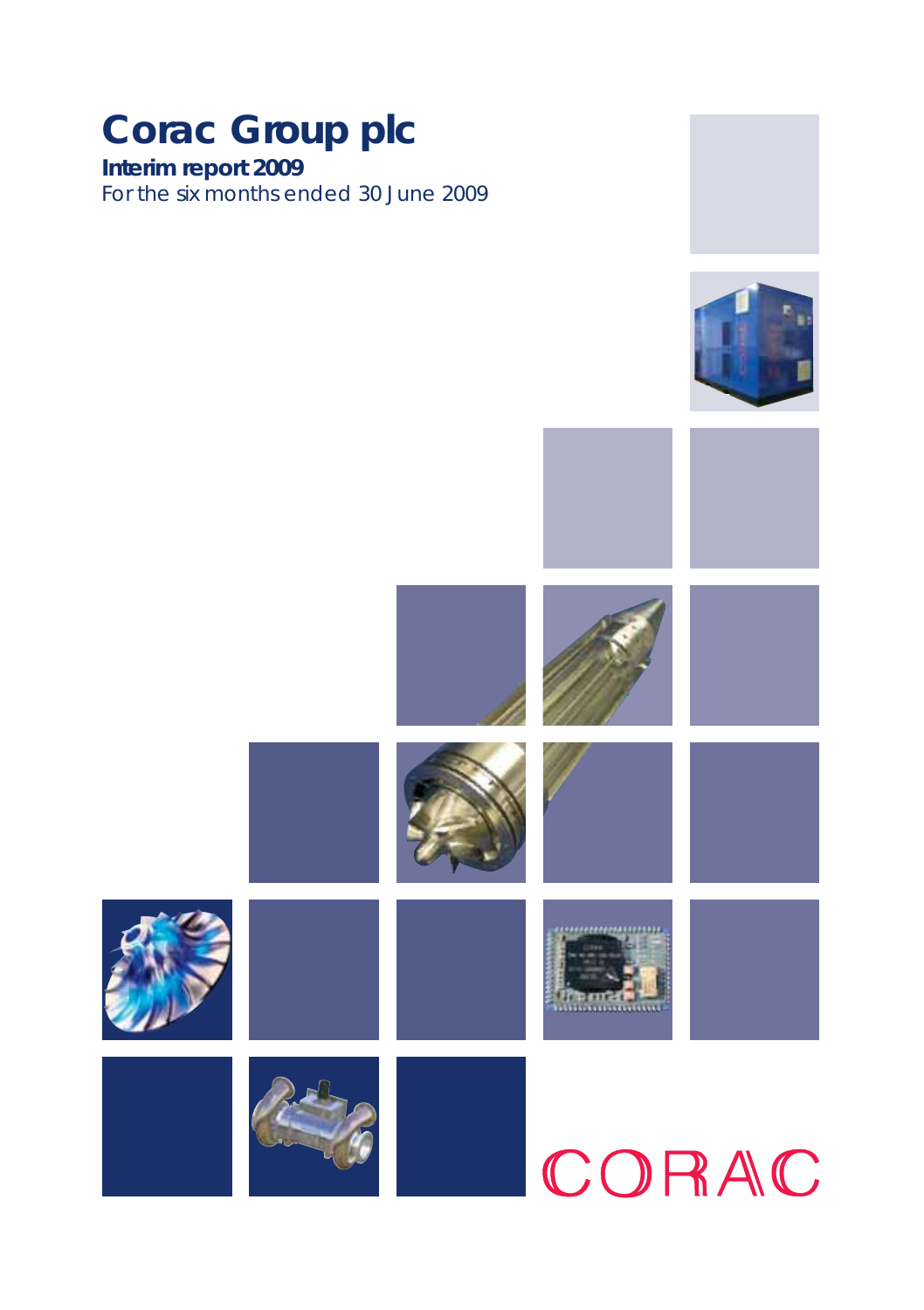For the six months ended 30 June 2009

**Contents** 

Corac is an engineering and technology company developing and patenting innovative solutions utilising its compact, high power compressors based on its unique expertise and technology including oil free air bearings, high speed motors and power electronics.

- Corac's pre-production, energy efficient compressors are supercharging existing industrial air compressors used in the food and beverage industry.
- Corac is also part of a joint industry programme with major gas operators to deploy Corac's technology in waning natural gas wells to increase the amount and rate of gas extraction.

| Contents                                                         |                 |
|------------------------------------------------------------------|-----------------|
| <b>Highlights</b>                                                |                 |
| Chairman's statement                                             |                 |
| Condensed consolidated interim statement of comprehensive income |                 |
| Condensed consolidated interim statement of financial position   | 6               |
| Condensed consolidated interim statement of changes in equity    |                 |
| Condensed consolidated interim statement of cashflows            | 8               |
| Notes to the condensed consolidated interim financial statements |                 |
| Company information                                              | 12 <sup>2</sup> |
|                                                                  |                 |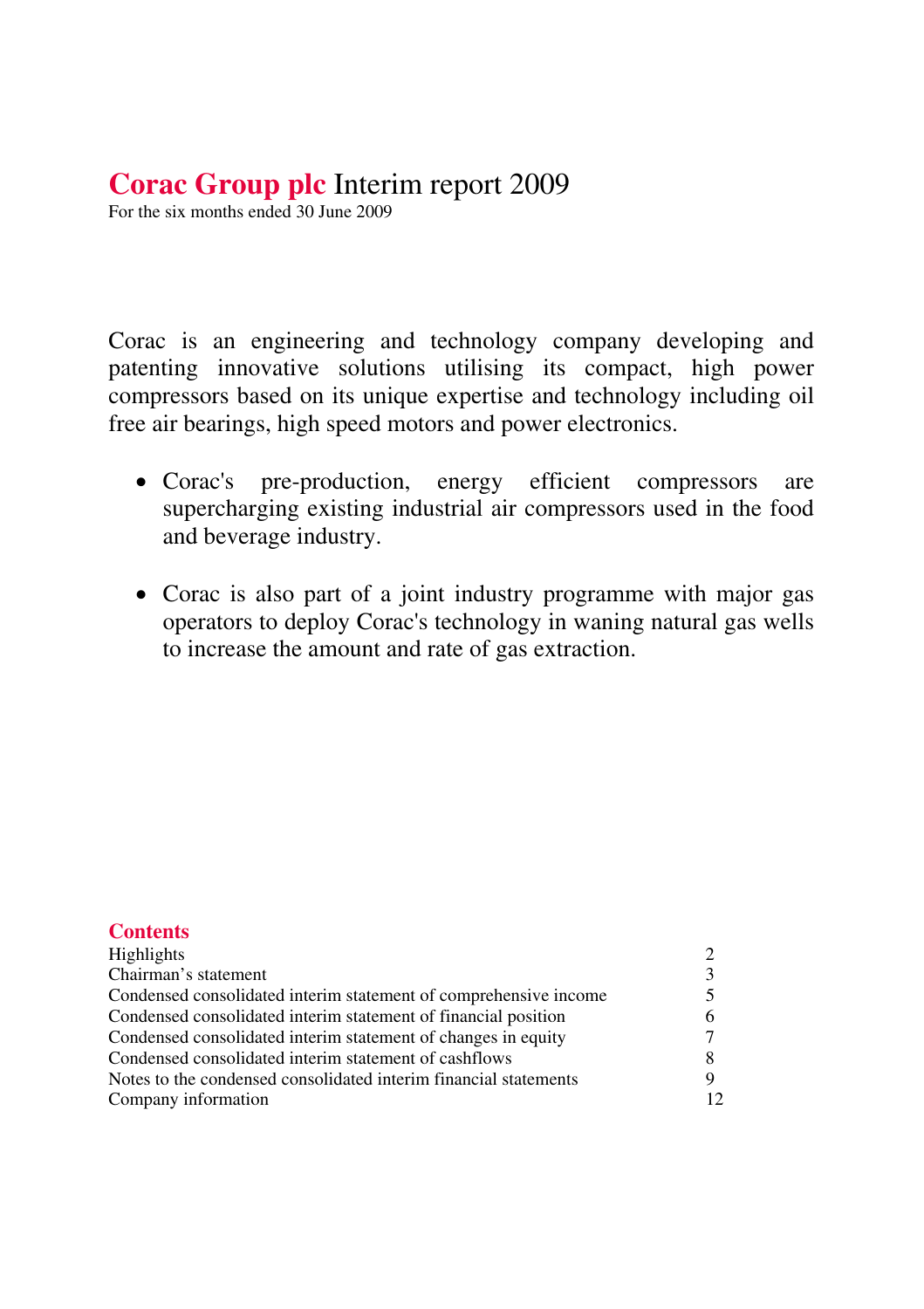# **Highlights**

### **Operational Highlights**

Appointment of Phil Cartmell as Chief Executive Officer with immediate effect

### *Downhole Gas Compressor ('DGC')*

- Increased industry recognition through marketing and relationship with Baker Hughes
- Successful testing in Cumbria ahead of field trial
- Technical milestones achieved
- Increased interest from large Oil & Gas operators to join JIP

### *Industrial Air*

• Shipped several machines to Austria

### **Financial Highlights**

- Revenue increased to £0.9 million (2008: £0.5 million)
- Loss after tax of £1.3 million (2008: £1.3 million loss)
- Cash and short term deposits of £2.7 million (2008: £3.6 million)
- Successful placing to raise £1 million (net) in February 2009
- Placing to raise £4.7 million (net) announced today to accelerate commercialisation of technology

Commenting on the future, Chairman, Gerry Musgrave, said:

*"We have made solid progress on the DGC, with good technical results from testing in Cumbria. We are confident that the field trial in Italy will be successful and are encouraged by the new enquiries for the DGC as well as by the increased financial resource provided by investors to roll out the technology more rapidly in the market."*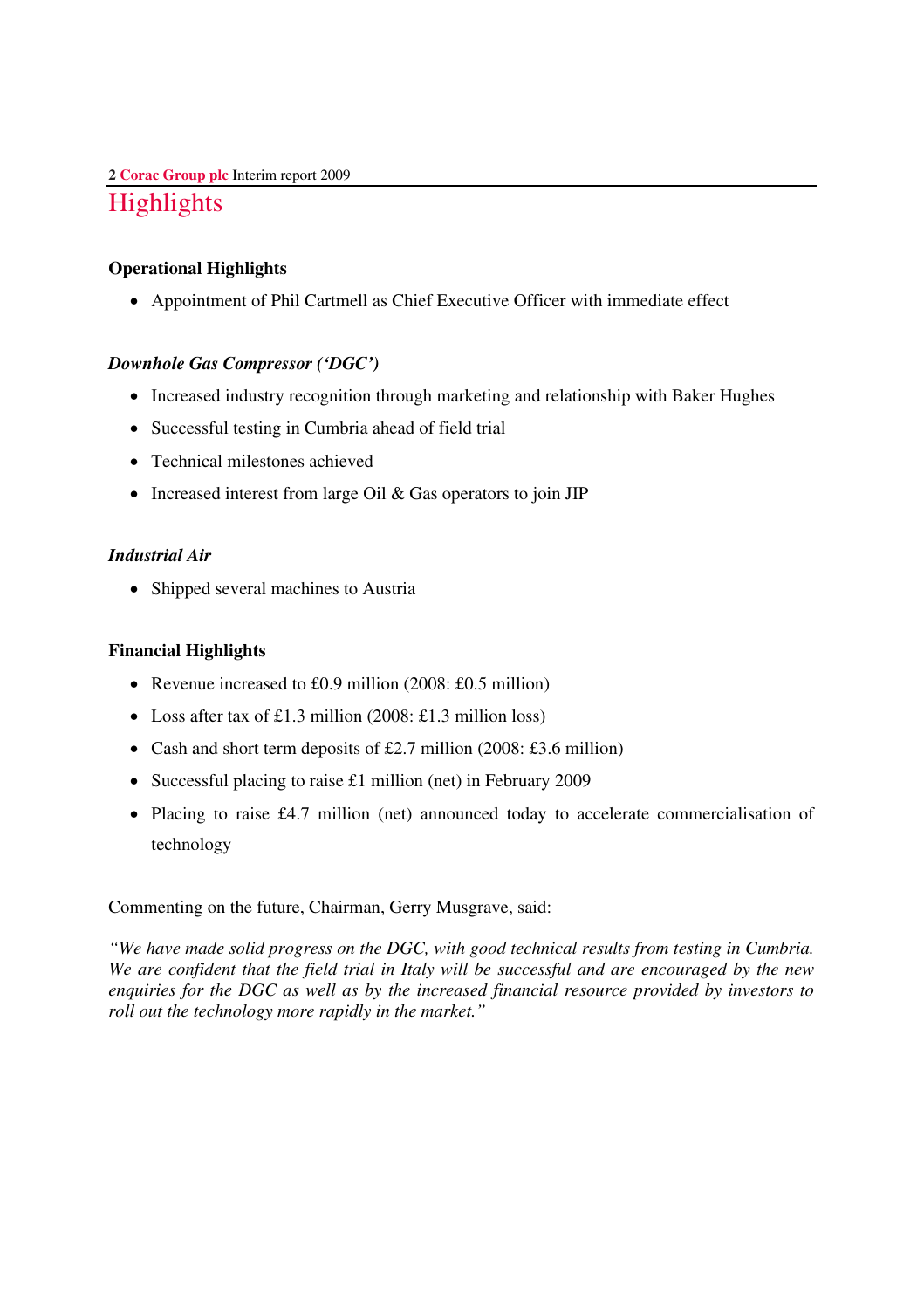# Chairman's statement

### **Introduction**

There has been solid progress during the first half, particularly in relation to our Downhole Gas Compressor ('DGC') testing at Spadeadam in Cumbria. We continue to develop our existing areas of business as well as exploring new applications for our technology, resulting in further patents being filed for liquefied natural gas processing applications.

Our unique technology is gaining increased recognition in the industry through our own marketing as well as through our relationship with Baker Hughes and we are benefiting from new customer enquiries in the Oil  $\&$  Gas industry requiring compressor solutions. As the world leader in this specialist field, identification of multiple development opportunities are helping to move us forward towards commercialisation of the technology.

### **Financial Review**

Revenue for the six month period to 30 June 2009 increased to £0.9 million (2008: £0.5 million), the increase principally being in respect of the DGC field trial. Revenue for the period under review exceeds that for the whole of 2008 and it is anticipated that revenue in the second half will be broadly similar to that of the first half of the year.

Total cost of sales and R&D expenditure amounted to £1.8 million (2008: £1.4 million), reflecting continued investment in the DGC field trial and our Industrial Air products. Loss after tax amounted to £1.3 million (2008: £1.3 million loss), which is in line with our internal forecasts. Cash and short term deposits at 30 June 2009 amounted to £2.7 million (2008: £3.6 million) which includes £1.0 million raised through a Placing of 7.7 million shares in February 2009 at the then market price of 13.05 pence per Ordinary Share.

### **Placing**

The Company is pleased to announce today a placing of 14,131,820 Ordinary Shares with M&G Recovery Fund ('M&G') at a price of 35 pence per share ("the Placing Shares") to raise approximately £4.7 million (net of expenses). These additional funds will strengthen the balance sheet and enable the business to grow and realise its potential more quickly while mitigating the risks of commercialising our technology.

Application has been made to admit the Placing Shares to trading on AIM and Admission is expected to occur on 1 October 2009. The enlarged issued share capital of the Company immediately following admission will comprise 108,343,977 Ordinary Shares with voting rights.

### **Operational Highlights**

During 2009, we have been working hard towards the deployment of the first field trial DGC unit for Eni SpA ('Eni'), one of our Joint Industry Programme ('JIP') partners. The Eni compressors have been on test at our Spadeadam loop facility where they have been performing at full speed and power. The topside power electronics have completed all their functionality and "soak tests", and further testing has to be performed by all contractors including Corac before a test of the complete system can be undertaken.

As stated in my 2008 full year report, this is the first time complex technology of this kind has been deployed in a gas well. We are mindful of the inevitable hurdles that involve not only ourselves but other field trial contractors. There are further important aspects of the systems that have to be produced by Corac and other contractors before a full systems' test can be undertaken. The site in Southern Italy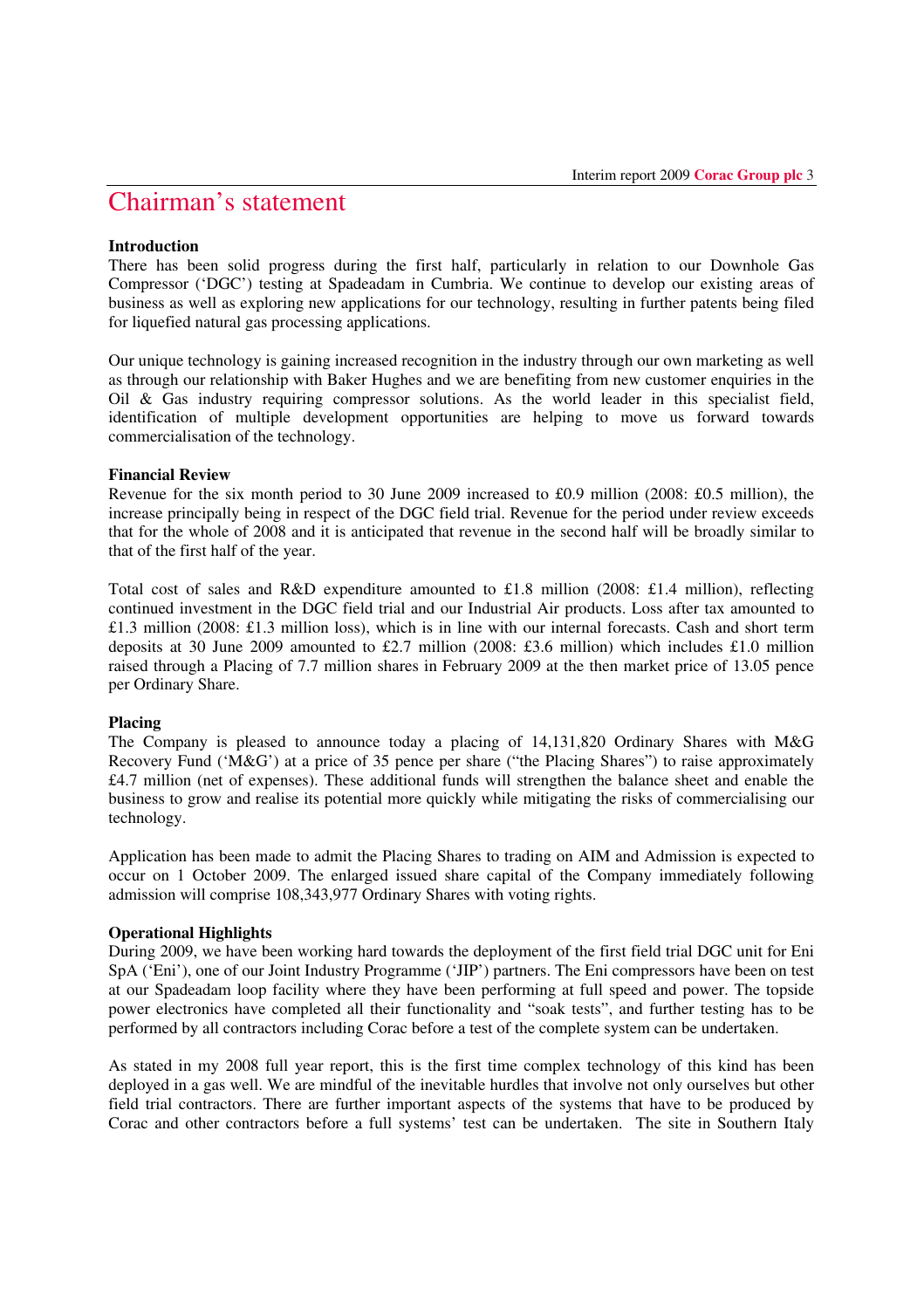## Chairman's statement (continued)

requires many multidisciplinary contractors to be organised and permissions granted. The project management of the field trial is therefore complex and issues could still arise which may unfortunately delay the trial.

As a result of many presentations being made to senior management of major Oil & Gas operators and through industry publications on DGC leadership *(SPE 121815, Downhole Gas Compression: World's first installation of new Artificial Lifting System for gas wells, 2009, by Eni SpA and Corac Group plc)* a number of projects have been agreed in principle and are subject to contract. Several large companies that declined to join the JIP several years ago have now acknowledged our significant technological breakthroughs and are reconsidering their position.

Our industrial air machines continue to perform well in the market with some achieving over 5,000 service hours at required energy efficiency. This demonstration of reliability is encouraging and we are well placed to take advantage of any recovery in the Industrial Air market, which has experienced a severe downturn during the global recession. Despite this, our joint development programmes, including design refinement and efficiency verification, with Leobersdorfer Maschinenfabrik GmbH and Fu Sheng Industrial Co. have been maintained and we have shipped several machines this year to Austria. We are now being asked to quote for larger batch sizes from Taiwan.

### **Board Changes**

The Company is also pleased to have announced today the appointment of Phil Cartmell as the Company's Chief Executive. He has had a highly active career in business, having formerly been Chief Executive of Vega Group PLC between 2001 and 2008 where he grew the company into a leading European aerospace and defence business. In February 2008, Vega Group was acquired by Italian multinational, Finmeccanica, for a substantial premium. Phil has a number of other Directorships, including a Non-Executive Directorship of Trafficmaster PLC. I and the rest of the Board welcome him and look forward to this new era.

#### **Summary**

The gas recovery capability of the DGC provides the Company with a great opportunity to succeed and grow in the current environment. Our technology is proven in the Industrial Air market as more units are being shipped for a variety of applications. The technical milestones of the DGC have been met so far and we have confidence in the success of the Eni field trial. We are encouraged by new enquiries for the DGC and by the increased financial resource provided by investors to roll out our technology more rapidly in the market.

fortil why

**Professor G Musgrave Executive Chairman**  28 September 2009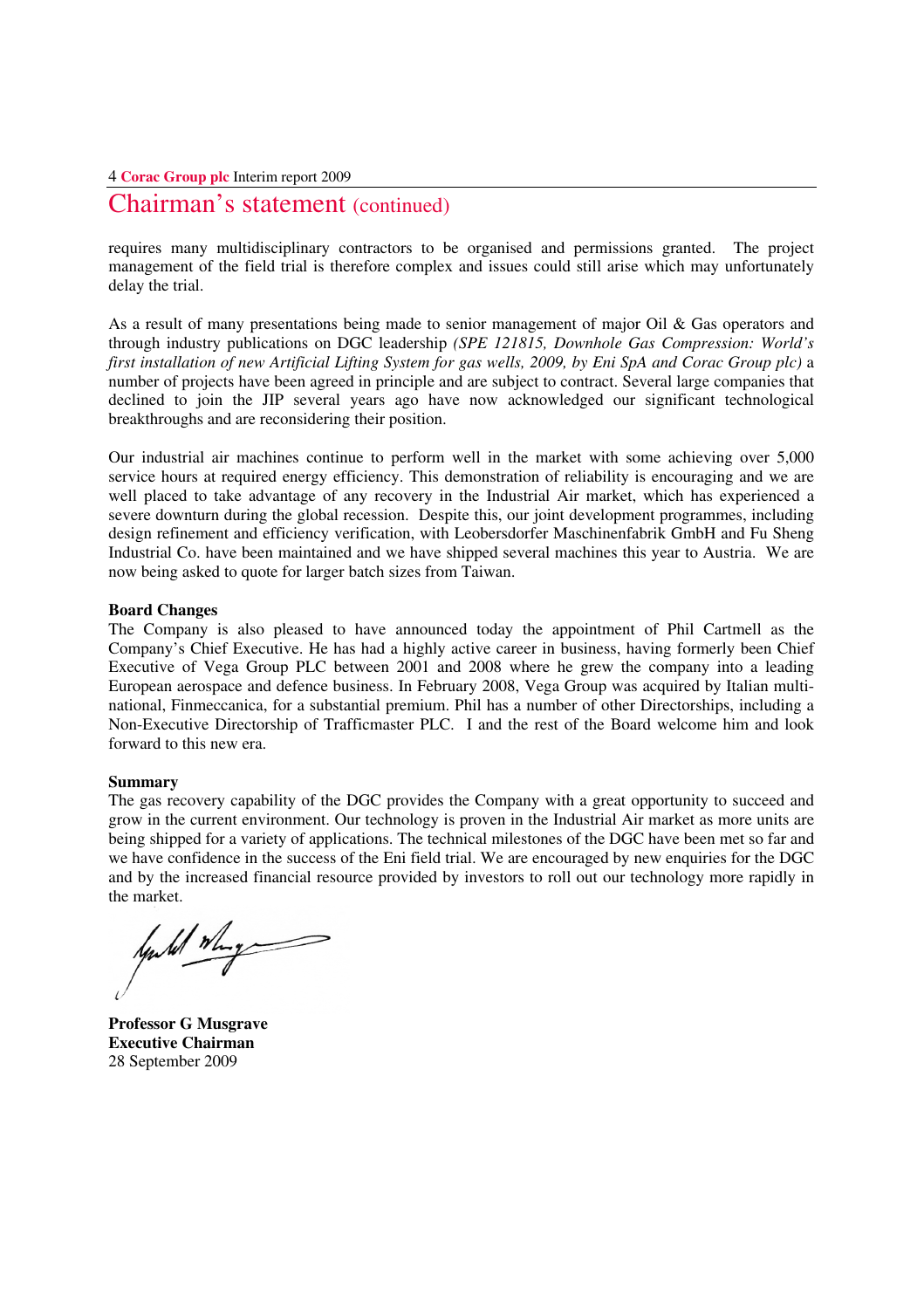# Condensed consolidated interim statement of comprehensive income

|                                                     | unaudited  | unaudited  | audited    |
|-----------------------------------------------------|------------|------------|------------|
|                                                     | six months | six months | year ended |
|                                                     | ended      | ended      | ended      |
|                                                     | 30 June    | 30 June    | 31 Dec     |
|                                                     | 2009       | 2008       | 2008       |
|                                                     | £'000      | £'000      | £'000      |
|                                                     |            |            |            |
| <b>Revenue</b>                                      | 893        | 460        | 662        |
| Cost of sales                                       | (728)      | (408)      | (409)      |
|                                                     |            |            |            |
| Gross profit                                        | 165        | 52         | 253        |
|                                                     |            |            |            |
| Other operating income - grants receivable          | 29         |            | 46         |
| Research and development costs                      | (1,090)    | (1,026)    | (2,536)    |
| Administrative expenses                             | (785)      | (692)      | (1,450)    |
|                                                     |            |            |            |
| <b>Operating loss</b>                               | (1,681)    | (1,666)    | (3,687)    |
| Finance income                                      | 32         | 124        | 211        |
|                                                     |            |            |            |
| Loss before income tax                              | (1,649)    | (1,542)    | (3, 476)   |
| Income tax credit                                   | 370        | 262        | 507        |
|                                                     |            |            |            |
| Loss and total comprehensive expense for the period |            |            |            |
| attributable to shareholders                        | (1,279)    | (1,280)    | (2,969)    |
|                                                     |            |            |            |
| Loss per share expressed in pence per share         | pence      | pence      | pence      |
| Basic and diluted loss per share                    | (1.4)      | (1.5)      | (3.5)      |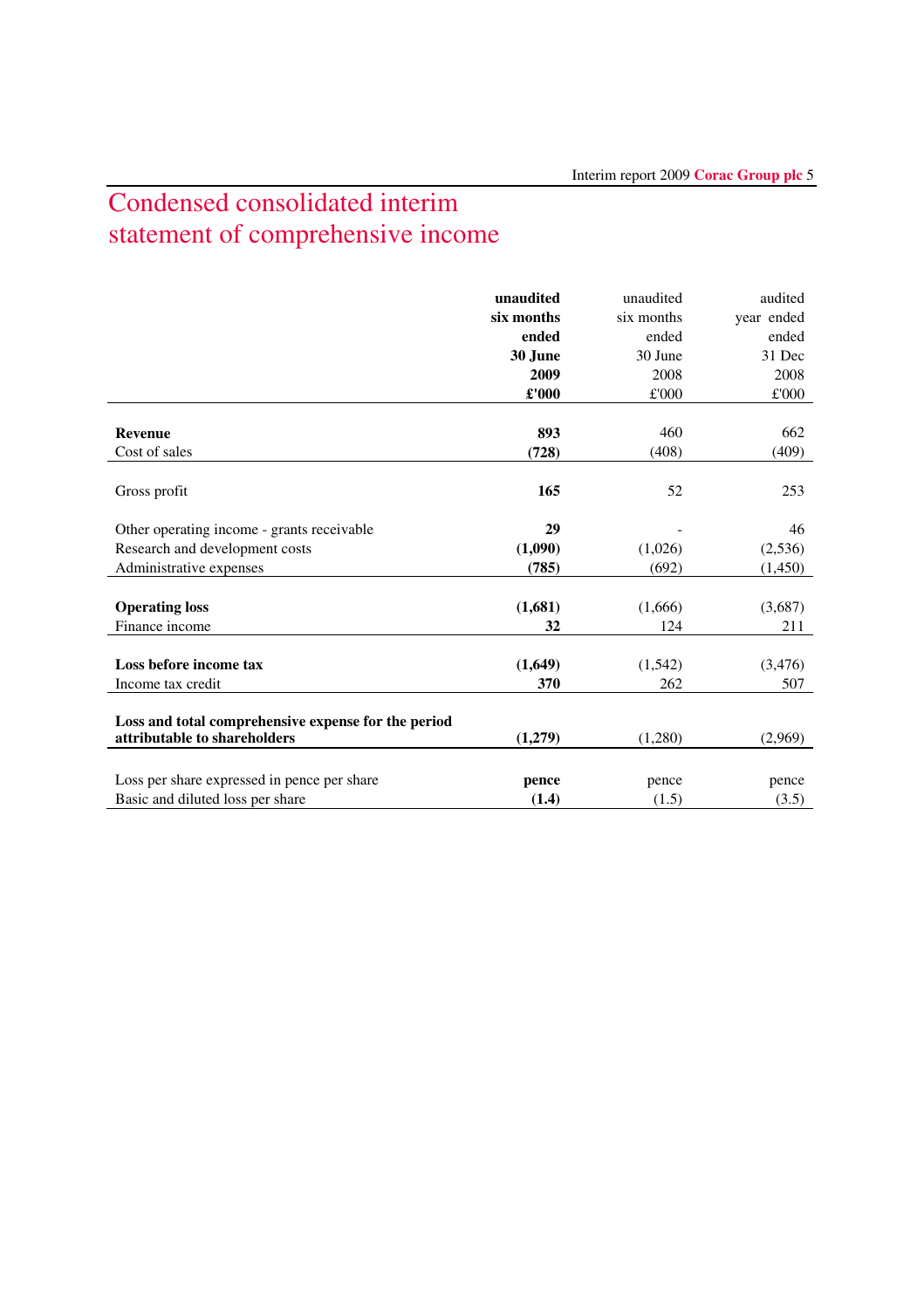# Condensed consolidated interim statement of financial position

|                                           | unaudited | unaudited | audited   |
|-------------------------------------------|-----------|-----------|-----------|
|                                           | 30 June   | 30 June   | 31 Dec    |
|                                           | 2009      | 2008      | 2008      |
|                                           | £'000     | £'000     | £'000     |
|                                           |           |           |           |
| <b>ASSETS</b>                             |           |           |           |
| <b>Non current assets</b>                 |           |           |           |
| Property, plant and equipment             | 66        | 126       | 83        |
| <b>Current assets</b>                     |           |           |           |
| <b>Inventories</b>                        | 136       |           |           |
| Trade and other receivables               | 318       | 837       | 441       |
| Taxation recoverable                      | 300       | 772       | 520       |
| Other short term financial assets         |           | 1,000     | 500       |
|                                           |           |           |           |
| Cash and cash equivalents                 | 2,693     | 2,621     | 2,121     |
|                                           | 3,447     | 5,230     | 3,582     |
| Total assets                              | 3,513     | 5,356     | 3,665     |
| <b>LIABILITIES</b>                        |           |           |           |
| <b>Current liabilities</b>                |           |           |           |
| Trade and other payables                  | (665)     | (371)     | (584)     |
|                                           |           |           |           |
| <b>Net assets</b>                         | 2,848     | 4,985     | 3,081     |
|                                           |           |           |           |
| <b>EQUITY</b>                             |           |           |           |
| Share capital                             | 9,421     | 8,655     | 8,655     |
| Share premium                             | 4,562     | 4,333     | 4,333     |
| Capital redemption reserve                | 575       | 575       | 575       |
| Own shares held by Employee Benefit Trust | (551)     | (290)     | (551)     |
| Share based payment reserve               | 235       | 142       | 184       |
| Retained earnings                         | (11, 394) | (8, 430)  | (10, 115) |
|                                           |           |           |           |
| <b>Total equity</b>                       | 2,848     | 4,985     | 3,081     |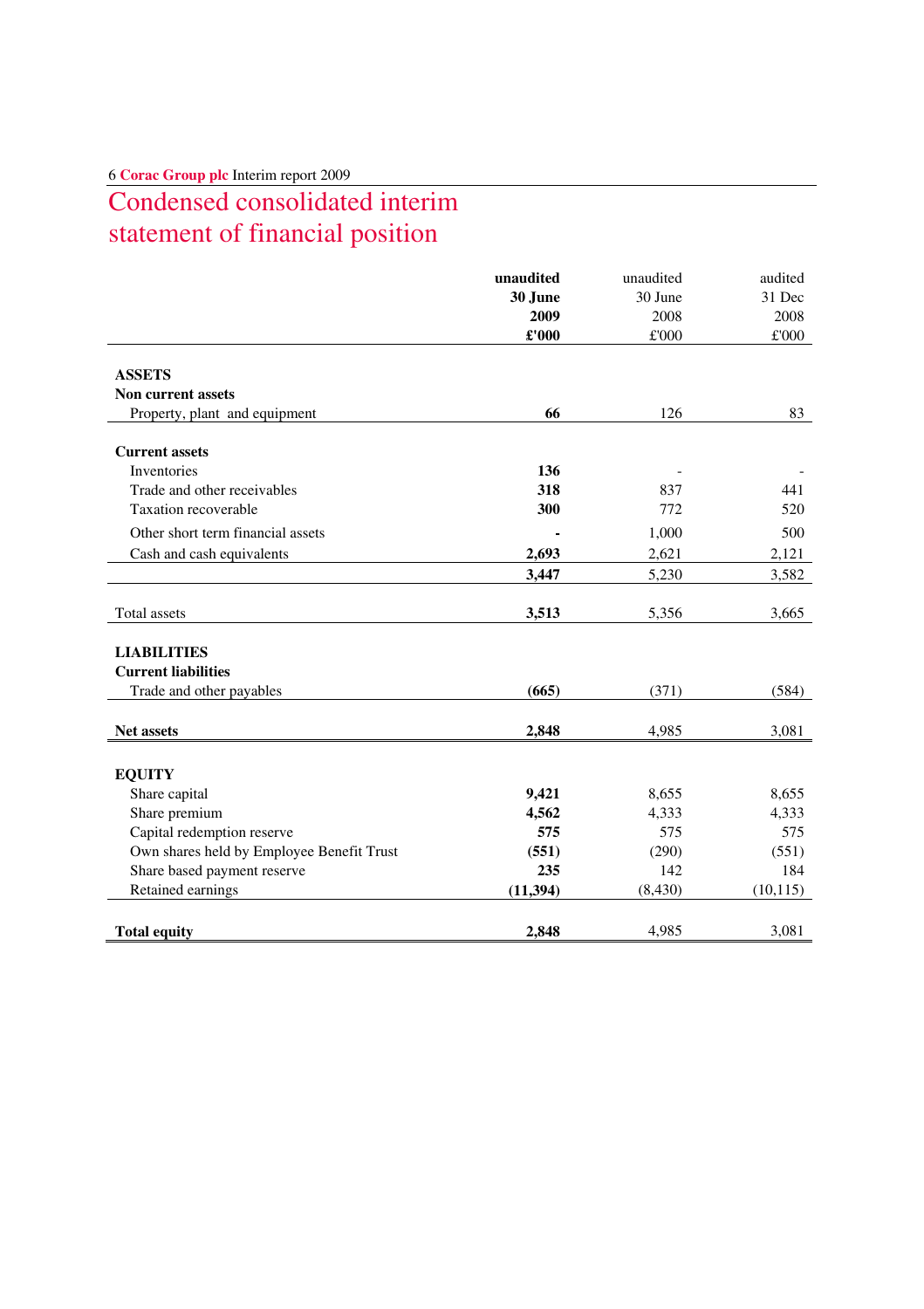# Condensed consolidated interim statement of changes in equity

|                                           |                |                | Capital        | Own<br>shares  | Share-<br>based |                |                          |
|-------------------------------------------|----------------|----------------|----------------|----------------|-----------------|----------------|--------------------------|
|                                           | Share          | Share          | redemption     | held by        | payment         | Retained       |                          |
|                                           | capital        | premium        | reserve        | <b>EBT</b>     | reserve         | earnings       | Total                    |
|                                           | £'000          | £'000          | £'000          | £'000          | £'000           | £'000          | £'000                    |
|                                           |                |                |                |                |                 |                |                          |
|                                           |                |                |                |                |                 |                |                          |
| <b>Balance at 1 January 2009</b>          | 8,655          | 4,333          | 575            | (551)          | 184             | (10, 115)      | 3,081                    |
| Issue of share capital                    | 766            | 229            |                |                | $\overline{a}$  |                | 995                      |
| Share based payment charge                | ÷,             | $\overline{a}$ | L,             | ÷              | 51              | $\overline{a}$ | 51                       |
| Transactions with owners                  | 766            | 229            | $\overline{a}$ | ÷              | 51              | $\sim$         | 1,046                    |
| Loss, total recognised loss and total     |                | $\overline{a}$ | L,             | ÷              | $\overline{a}$  | (1,279)        | (1,279)                  |
| comprehensive expense for the period      |                |                |                |                |                 |                |                          |
| Balance at 30 June 2009                   | 9.421          | 4.562          | 575            | (551)          | 235             | (11, 394)      | 2.848                    |
|                                           |                |                |                |                |                 |                |                          |
|                                           |                |                |                |                |                 |                |                          |
| <b>Balance at 1 January 2008</b>          | 8.625          | 4.250          | 575            | (281)          | 236             | (7,292)        | 6.113                    |
| Issue of share capital                    | 30             | 83             |                |                |                 |                | 113                      |
| Shares transferred on exercise of options |                |                |                | 204            |                 |                | 204                      |
| Purchase of own shares by EBT             |                | $\overline{a}$ | L,             | (213)          |                 | $\overline{a}$ | (213)                    |
| Share based payment charge                |                | $\overline{a}$ |                | L,             | 48              | $\overline{a}$ | 48                       |
| Transfers on exercise of share options    | ÷              | $\overline{a}$ | ÷              | $\overline{a}$ | (142)           | 142            | $\overline{\phantom{a}}$ |
| Transactions with owners                  | 30             | 83             | $\overline{a}$ | (9)            | (94)            | 142            | 152                      |
| Loss, total recognised loss and total     | L,             | $\overline{a}$ | í,             | ÷              | $\overline{a}$  | (1,280)        | (1,280)                  |
| comprehensive expense for the period      |                |                |                |                |                 |                |                          |
| Balance at 30 June 2008                   | 8.655          | 4.333          | 575            | (290)          | 142             | (8, 430)       | 4,985                    |
|                                           |                |                |                |                |                 |                |                          |
|                                           |                |                |                |                |                 |                |                          |
| <b>Balance at 1 January 2008</b>          | 8.625          | 4,250          | 575            | (281)          | 236             | (7,292)        | 6,113                    |
| Issue of share capital                    | 30             | 83             | J.             | $\overline{a}$ | $\overline{a}$  | ÷              | 113                      |
| Shares transferred on exercise of options | $\overline{a}$ |                | ÷              | 204            |                 | ÷              | 204                      |
| Purchase of own shares by EBT             | $\overline{a}$ | $\overline{a}$ | $\overline{a}$ | (474)          |                 | ÷              | (474)                    |
| Share based payment charge                |                | L,             | Ĭ.             | L,             | 94              | L,             | 94                       |
| Transfers on exercise of share options    | ÷              | L,             | Ĭ.             | ÷              | (146)           | 146            | $\overline{\phantom{a}}$ |
| Transactions with owners                  | 30             | 83             | $\overline{a}$ | (270)          | (52)            | 146            | (63)                     |
| Loss, total recognised loss and total     |                | $\overline{a}$ | J.             | L,             | $\overline{a}$  | (2,969)        | (2,969)                  |
| comprehensive expense for the year        |                |                |                |                |                 |                |                          |
| <b>Balance at 31 December 2008</b>        | 8.655          | 4,333          | 575            | (551)          | 184             | (10, 115)      | 3,081                    |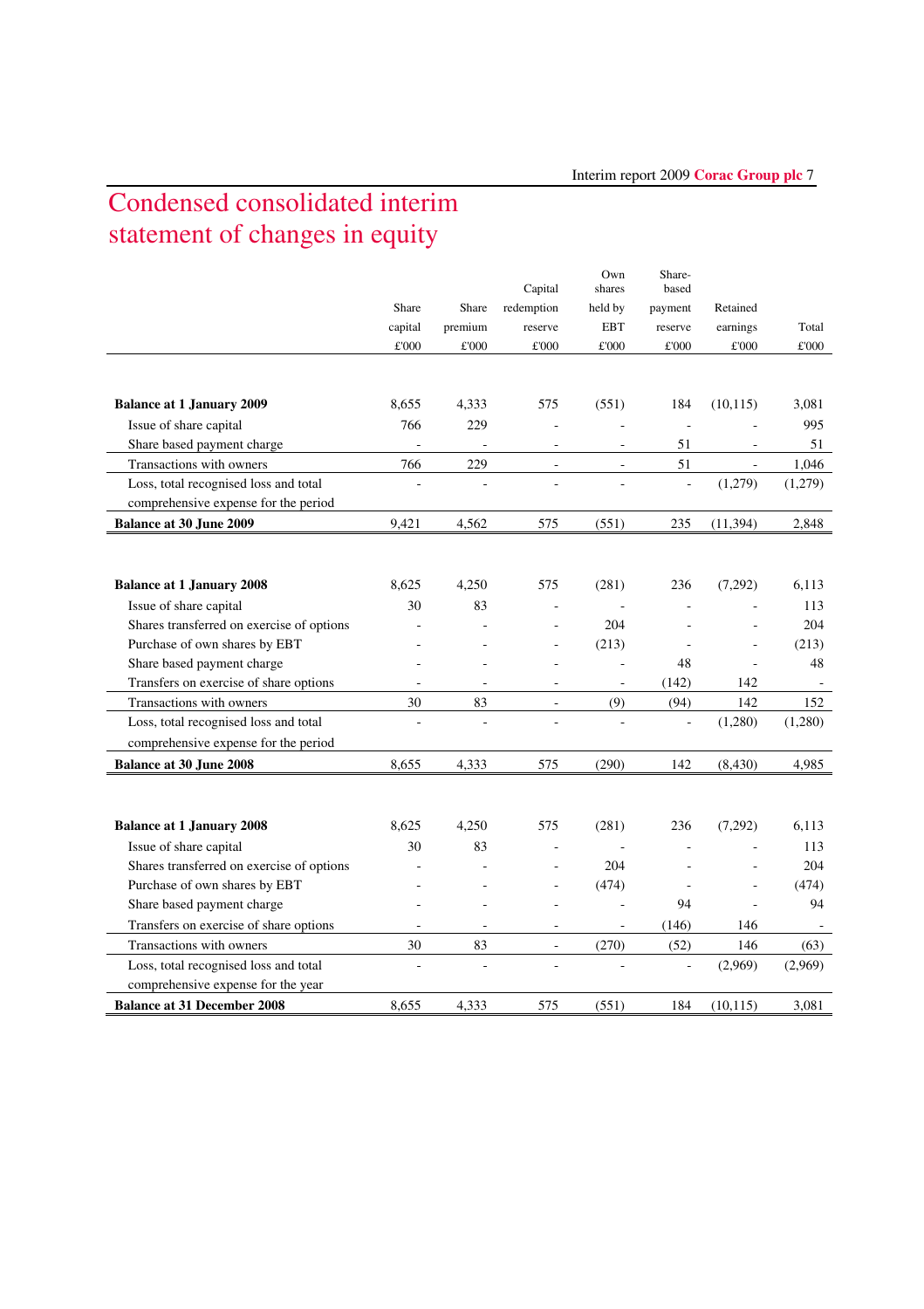# Condensed consolidated interim statement of cashflows

|                                                    | unaudited  | unaudited  | audited    |
|----------------------------------------------------|------------|------------|------------|
|                                                    | six months | six months | year ended |
|                                                    | ended      | ended      | ended      |
|                                                    | 30 June    | 30 June    | 31 Dec     |
|                                                    | 2009       | 2008       | 2008       |
|                                                    | £'000      | £'000      | £'000      |
|                                                    |            |            |            |
| <b>Cash flows from operating activities</b>        |            |            |            |
| Loss before income tax                             | (1,649)    | (1,542)    | (3, 476)   |
| Adjustments for:                                   |            |            |            |
| Depreciation                                       | 29         | 47         | 90         |
| Finance income                                     | (32)       | (124)      | (211)      |
| Share based payment expense                        | 51         | 48         | 94         |
| Increase in inventories                            | (136)      |            |            |
| Decrease/(increase) in trade and other receivables | 123        | (248)      | 148        |
| Increase/(decrease) in trade and other payables    | 81         | (17)       | 197        |
|                                                    | (1,533)    | (1,836)    | (3, 158)   |
| Income tax received                                | 590        |            | 497        |
| Net cash used in operating activities              | (943)      | (1, 836)   | (2,661)    |
|                                                    |            |            |            |
| <b>Cash flows from investing activities</b>        |            |            |            |
| Finance income                                     | 32         | 124        | 211        |
| Purchase of property, plant and equipment          | (12)       | (21)       | (22)       |
| Net cash from investing activities                 | 20         | 103        | 189        |
|                                                    |            |            |            |
| <b>Cash flows from financing activities</b>        |            |            |            |
| Proceeds from issue of shares                      | 1,000      | 113        | 113        |
| Expenses of issue of shares                        | (5)        |            |            |
| Proceeds on exercise of employee                   |            |            |            |
| share options granted by the EBT                   |            | 204        | 204        |
| EBT purchase of shares                             |            | (213)      | (474)      |
| Cash transferred from /(to) long term deposits     | 500        | (750)      | (250)      |
| Net cash from financing activities                 | 1,495      | (646)      | (407)      |
|                                                    |            |            |            |
| Net increase/(decrease) in cash                    | 572        | (2,379)    | (2,879)    |
| and cash equivalents                               |            |            |            |
|                                                    |            |            |            |
| Cash and cash equivalents at beginning of period   | 2,121      | 5,000      | 5,000      |
|                                                    |            |            |            |
| Cash and cash equivalents at end of period         | 2,693      | 2.621      | 2,121      |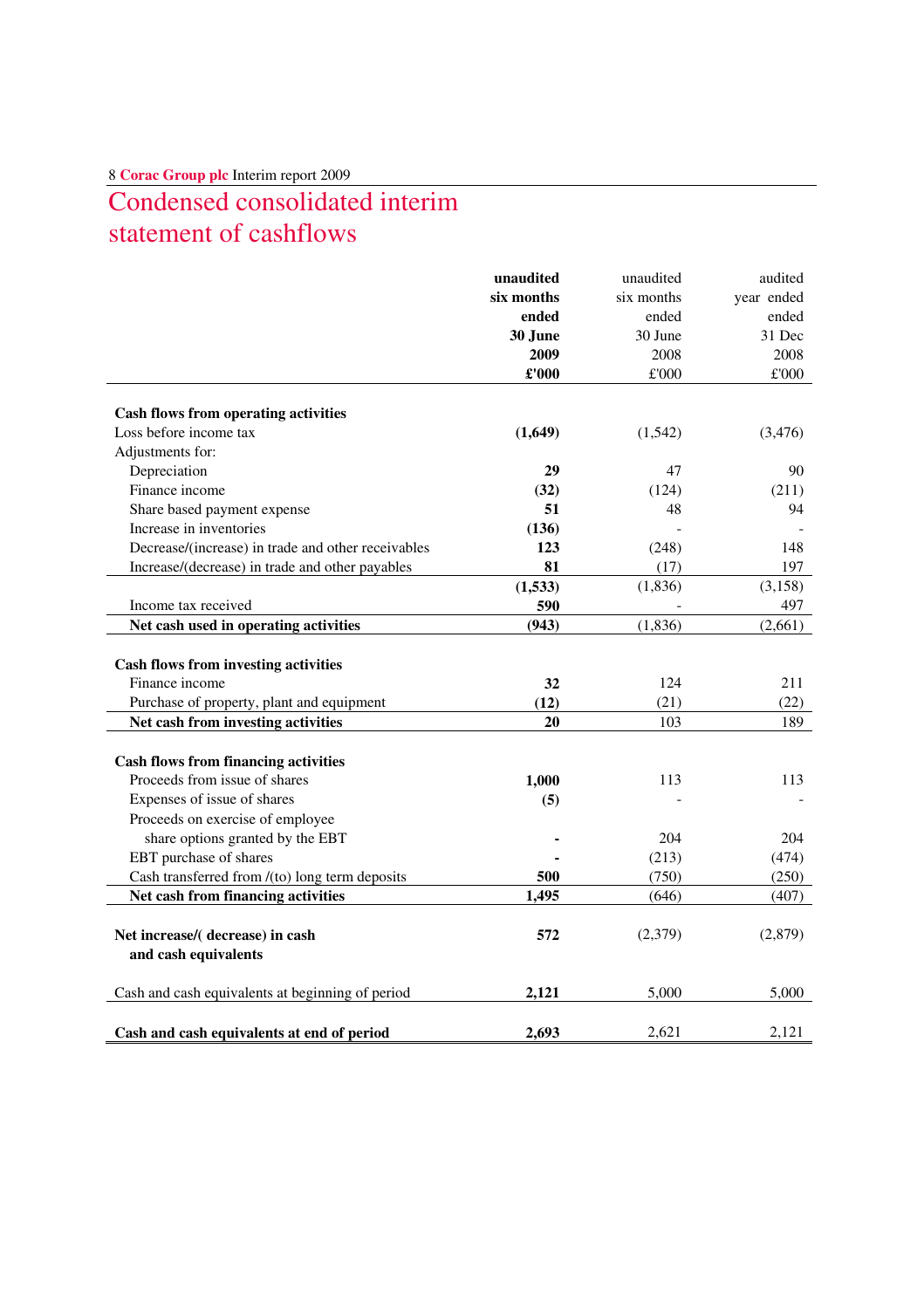## Notes to the condensed consolidated interim financial statements

### **1. Nature of operations and general information**

The principal activity of Corac Group plc and subsidiaries (the "Group") is the development of innovative solutions utilising its compact, high power compressors based on its unique expertise and patented technology including oil free air bearings, high speed motors and power electronics. The Group currently has two main applications being:

- (i) Industrial Air Compressors. Corac's pre-production, energy efficient compressors are supercharging third party suppliers' industrial air compressors used in the food and beverage industry and are also applicable to the delivery of compressed air to other factory applications.
- (ii) Downhole gas compressors ("DGCs"). Corac is also part of a Joint Industry Programme ("JIP") with three major gas operating companies to deploy Corac's technology in waning natural gas wells to increase the amount and rate of gas extraction.

In 2008 the Group disposed of its interest in high pressure, non contacting dry gas seals which it had specifically designed for turbo compressors.

Corac Group plc is the Group's ultimate parent company which is incorporated and domiciled in the United Kingdom. The address of Corac Group plc's Registered Office and principal place of business is Brunel Science Park, Kingston Lane, Uxbridge, Middlesex UB8 3PQ. Corac Group plc's shares are listed on the Alternative Investment Market ("AIM") of the London Stock Exchange.

The Group's consolidated interim financial statements have been presented in pounds sterling  $(f)$  which is also the functional currency of the parent company.

The consolidated condensed interim financial statements were approved for issue by the Board of Directors on 28 September 2009.

The financial information set out in this interim report does not constitute statutory accounts as defined in Section 404 of the Companies Act 2006. The Group's statutory financial statements for the year ended 31 December 2008, prepared under IFRS, have been filed with the Registrar of Companies. The auditor's report on those financial statements was unqualified and did not contain a statement under Section 237(2) of the Companies Act 1985.

### **2. Basis of preparation**

These condensed consolidated interim financial statements are for the six months ended 30 June 2009. They have been prepared following the recognition and measurement principles of IFRS. They do not include all of the information required for full annual financial statements, and should be read in conjunction with the consolidated financial statements of the Group for the year ended 31 December 2008.

These condensed consolidated interim financial statements have been prepared on the going concern basis under the historical cost convention.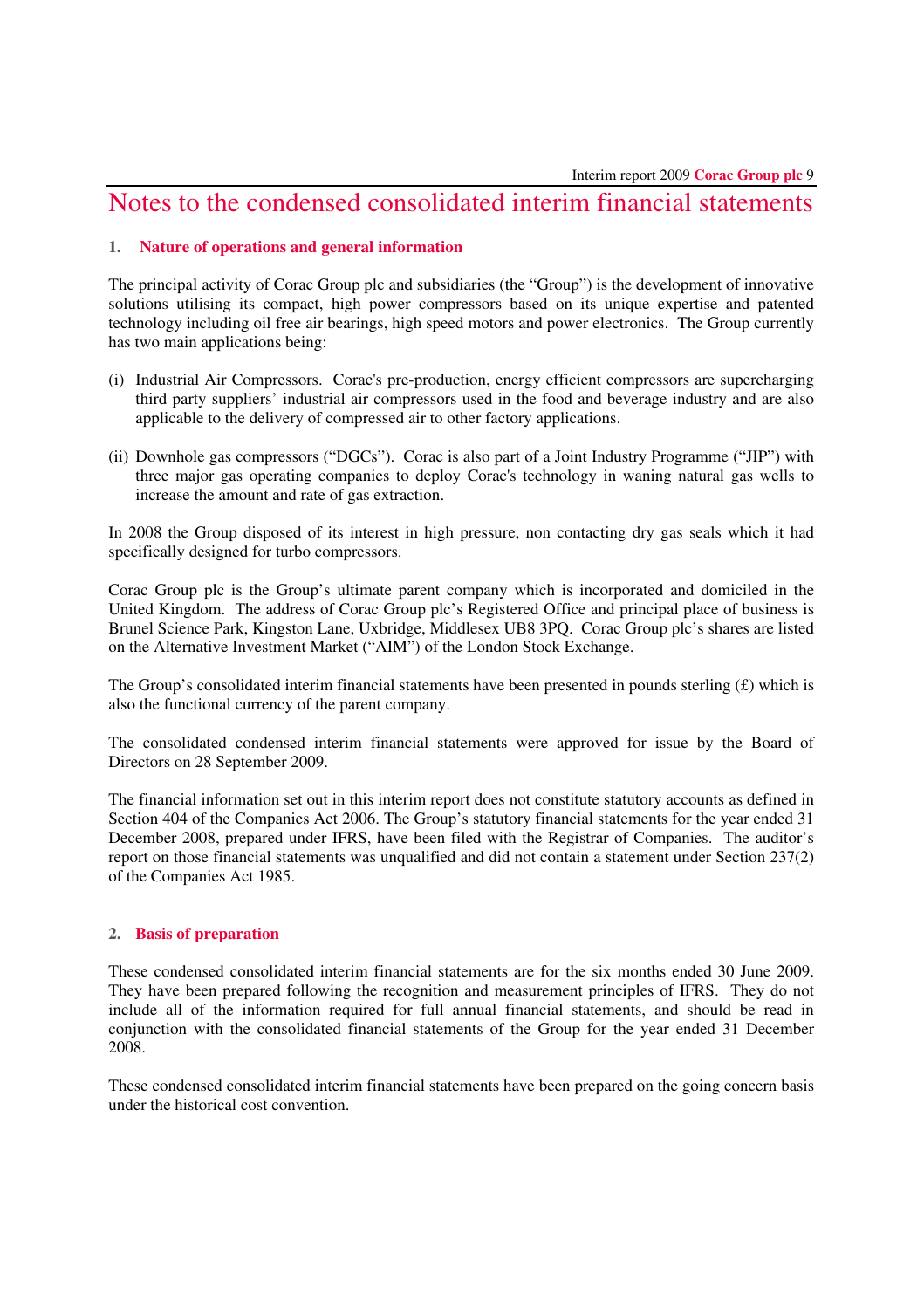## Notes to the condensed consolidated interim financial statements (continued)

These condensed consolidated interim financial statements have been prepared in accordance with the accounting policies adopted in the last annual financial statements for the year ended 31 December 2008 except for the adoption of IAS 1 Presentation of Financial Statements (Revised 2007).

The adoption of IAS 1 (Revised 2007) does not affect the financial position or losses of the Group but gives rise to additional disclosures. The measurement and recognition of the Group's assets, liabilities, income and expenses is unchanged but IAS 1 (Revised 2007) affects the presentation of owner changes in equity.

The accounting policies have been applied consistently throughout the Group for the purposes of preparation of these condensed consolidated interim financial statements.

### **3. Revenues**

All revenues have been derived from the Group's research and development activities and the commercialisation of its resultant intellectual property.

### **4. Loss per share**

The calculation of the loss per share is based on the loss for the period divided by the weighted average number of shares in issue during the period as follows:

|                                  | unaudited<br>six months | unaudited<br>six months | audited<br>year ended |
|----------------------------------|-------------------------|-------------------------|-----------------------|
|                                  | ended                   | ended                   | ended                 |
|                                  | 30 June                 | 30 June                 | 31 Dec                |
|                                  | 2009                    | 2008                    | 2008                  |
|                                  | number                  | number                  | number                |
| Weighted average shares in issue | 90,619,816              | 85.229.890              | 85,156,760            |

The weighted average number of shares in issue has been stated after deducting the weighted average number of shares held by the Employee Benefit Trust ("EBT") of 1,506,347 shares (six months ended 30 June 2008: 1,151,265 shares, year ended 31 December 2008 1,309,169 shares). Diluted loss per share is not calculated as the conversion to ordinary shares would be anti-dilutive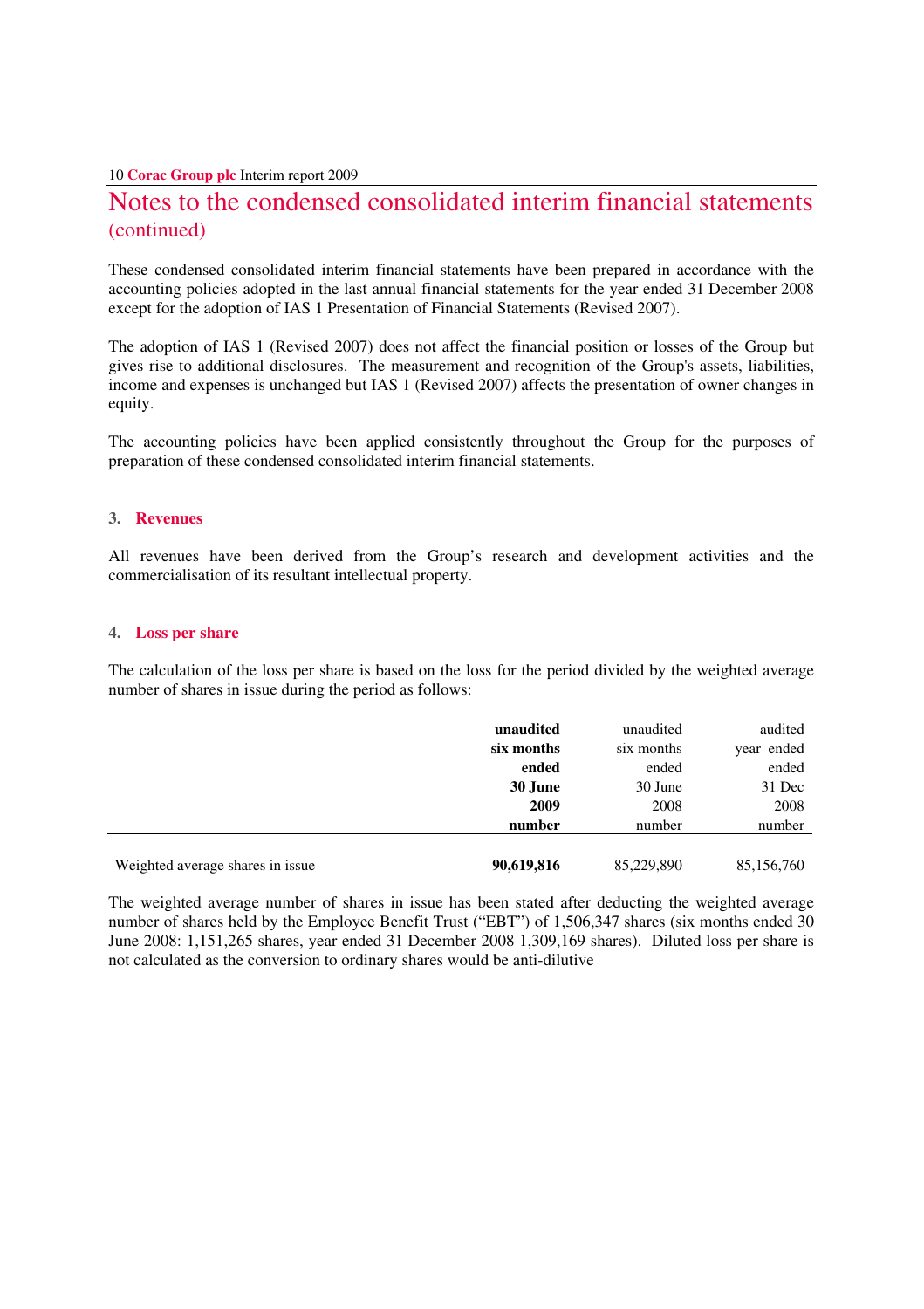## Notes to the condensed consolidated interim financial statements (continued)

### **5. Share issues**

At 31 December 2008 Corac Group plc had called up share capital of 86,549,322 ordinary shares of nominal value £0.10 each. On 19 February 2009 the Company issued 7,662,835 ordinary shares of nominal value £0.10 each for cash consideration of 13.05p per share by means of a private placing for cash consideration of £1.0 million net of expenses. At 30 June 2009 Corac Group plc had called up share capital of 94,212,157 ordinary shares of nominal value £0.10 each.

### **6. Post balance sheet event**

On 28 September the Company announced the issue of 14,131,820 ordinary shares of nominal value £0.10 each for cash consideration of 35.0 pence per share by means of a private placing to an institutional investor which, assuming full subscription, is expected to generate cash of £4.7 million net of estimated expenses. The Placing is conditional on, inter alia, the admission of such shares to trading on AIM becoming effective.

#### **7. Copies of the interim financial statements**

Copies of the interim statement will be sent to shareholders. Further copies will be available from the company's registered office at Brunel Science Park, Kingston Lane, Uxbridge, Middlesex UB8 3PQ for one month from today.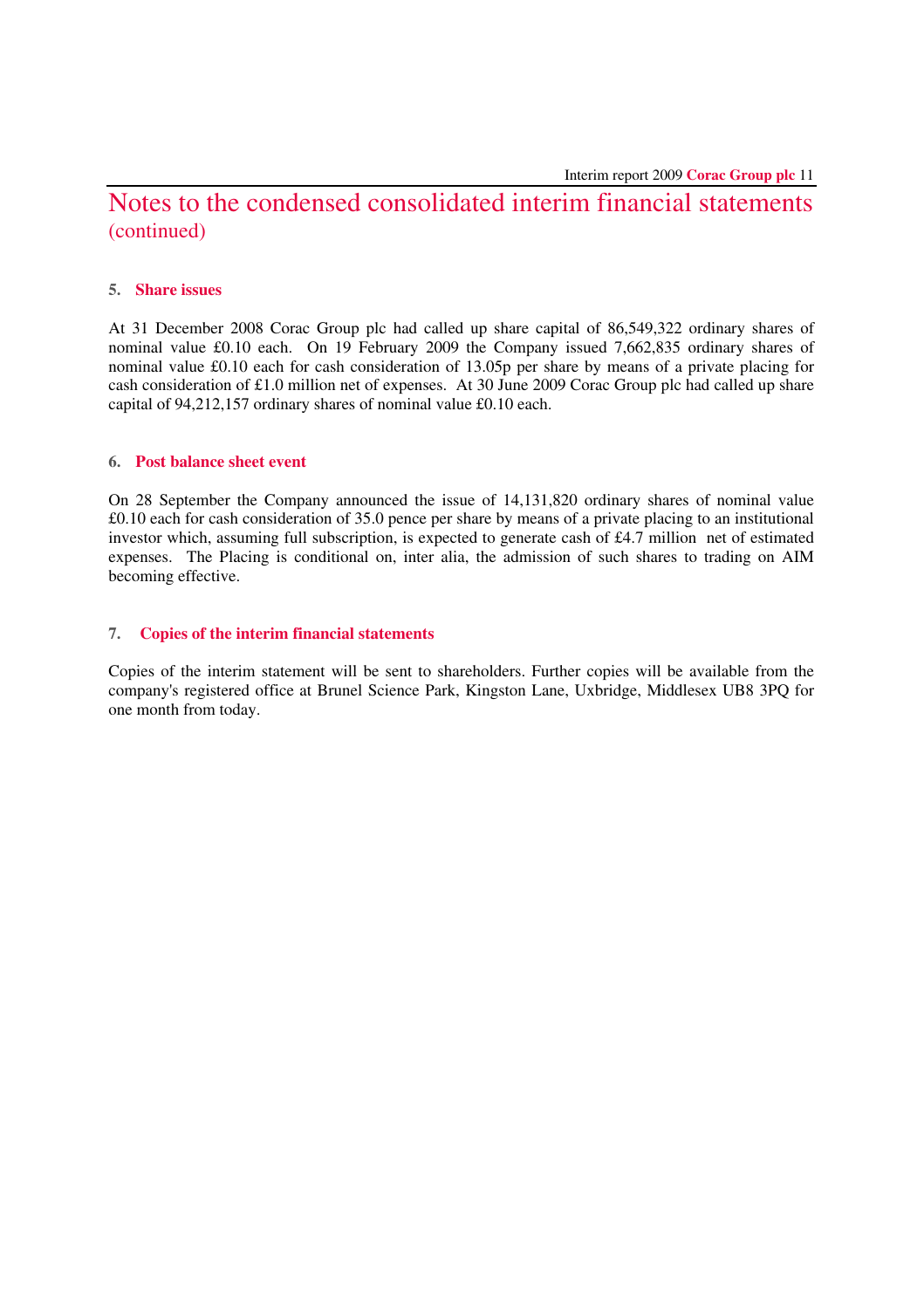# Company information

### **Registered office & principal place of business**

Brunel Science Park Kingston Lane Uxbridge Middlesex UB8 3PQ

### **Directors**

P Newell Finance Director<br>
I O Reed Fasineering Dire

Professor G Musgrave Executive Chairman<br>P Cartmell Chief Executive Offi Chief Executive Officer Engineering Director S E A Westerman Non-executive Director<br>A J Wood Non-executive Director Non-executive Director

### **Secretary**

P Newell

### **Nominated adviser and broker**

FinnCap 4 Coleman Street London EC2R 5TA

### **Auditor**

Grant Thornton UK LLP 1 Westminster Way Oxford OX2 0PZ

### **Solicitor**

Charles Russell 5 Fleet Place London EC4M 7RD

#### **Banker**

National Westminster Bank plc 1 Penn Road Beaconsfield Buckinghamshire HP9 2PU

### **Patent agent**

A Messulam & Co 43-45 High Street Bushey Heath Hertfordshire WD2 1EE

### **Registrar**

Capita Registrars 34 Beckenham Road Beckenham Kent BR3 4TH

### **Financial PR**

Buchanan Communications 45 Moorfields London EC2Y 9AE

## Corac Group plc

Tel: +44 (0)1895 813 463 Fax +44 (0)1895 813 505 email: info@corac.co.uk www.corac.co.uk